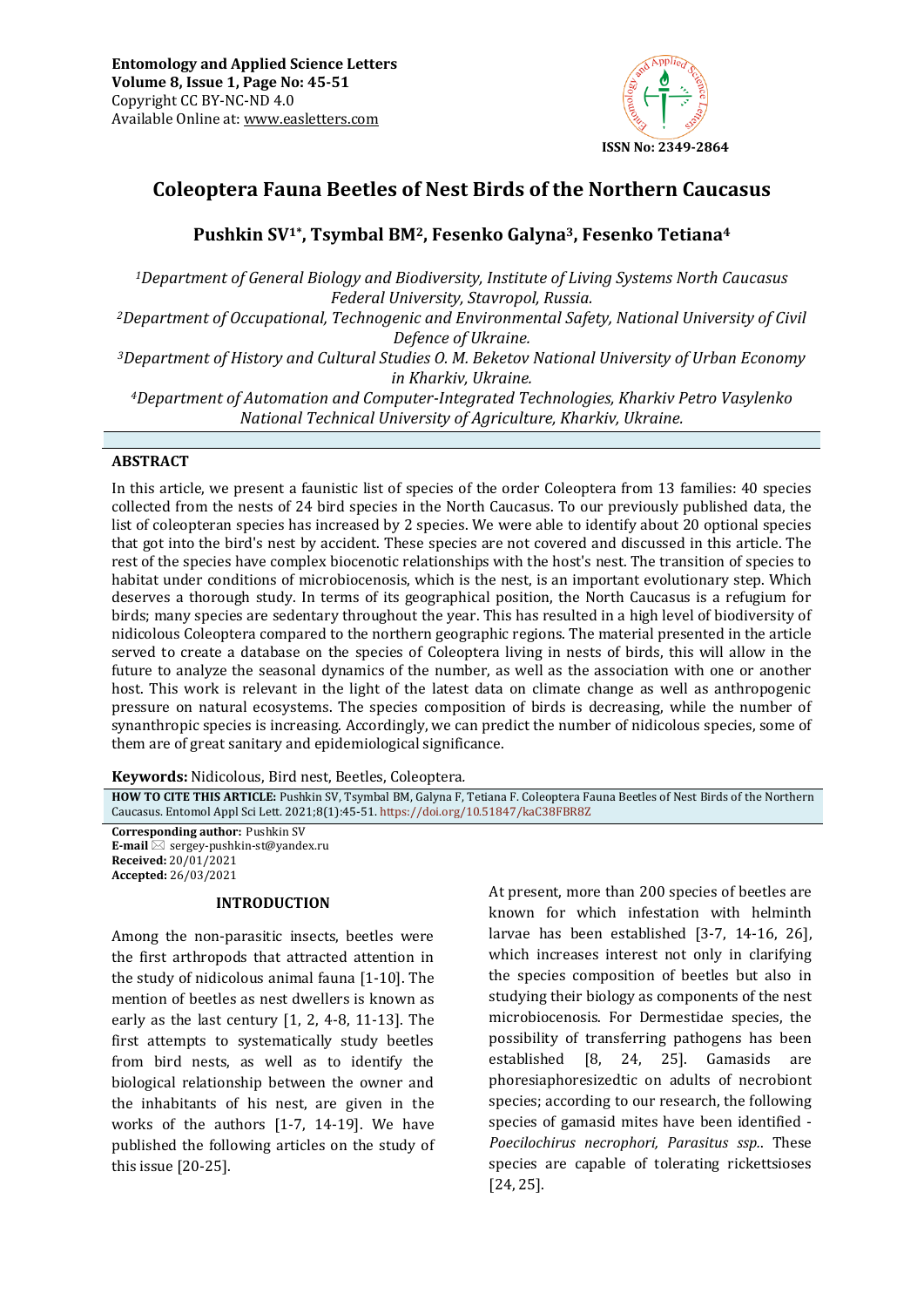An interesting direction in the study of the role of the avi vector in the dispersal of alien species of beetles Dermestidae and others associated with bird nests may be the comparison of the primary habitats of beetles recorded as phoronts with migrations of birds.

## **MATERIALS AND METHODS**

The collection of material was carried out in the regions of the North Caucasus: Stavropol Territory: (Novoaleksandrovsk, Krasnogvardeisky, Izobilnensky, Shpakovsky, Kochubeevsky, Andropovsky, Grachevsky, Mineralovodsky, Predgorny, Levokumsky, Ipatovsky districts), Krasnodar Territory, with. Novopavlovka village), Rostov region: (Rostovon-Don, Rasypnoe village, Zhukovskoe village), North-Ossetia: (Mozdok town), Kalmykia: (Khurulyun estuary, Tsaryk lake, Solenoe village, Lake Manych). Stationary studies were carried out on the territory of the Stavropol Upland from 2000 to July 2020. The paper presents material on the order of beetles, which in the study area constitute the backbone of the nidicolous fauna of 13 families. The rest of the coleopteran species found in the nests are not presented in this work but are considered as a nidicolophilicnidicolophilic factor in the biology of these species.

We have analyzed ornithological articles in order to understand which species of birds are most visited by Coleoptera [27-37].

### **RESULTS AND DISCUSSION**

In the beginning, it should be noted that environmental pollution leads to a decrease in the number of nesting birds, and therefore negatively affects the fauna of nidicolles among beetles [11, 12, 19, 26-29, 38-40].

The collection of beetles was carried out from bird nests **(Table 1)**. A total of 390 nests were examined. 2711 beetles, 350 larvae, and 42 pupae were collected. The dynamics of the distribution of species by host nests are shown in **Table 1**. In some cases, the presence of insects in the nests is difficult to explain and, probably, is associated with random reasons. However, if the detected beetles are classified according to the type of nutrition, it turns out that 24 are polyphages, 20 are necrophages, 20 are keratophages, 16 are coprophages, 12 are detritophages, 8 %% are saproxylophages. The trophic specialization of preimaginals may differ; cannibalism is a characteristic of the species of the genera *Thanatophilus* and *Dermestes* [19, 25].

|                        |               | <b>Table 1.</b> The commement of becaus to bitu nests (Twith Caucasus)<br>Host species in a systematic manner |                 |                  |                    |                |                |               |                       |           |             |                |                        |                 |                   |                 |           |                    |           |                |                   |             |                   |              |
|------------------------|---------------|---------------------------------------------------------------------------------------------------------------|-----------------|------------------|--------------------|----------------|----------------|---------------|-----------------------|-----------|-------------|----------------|------------------------|-----------------|-------------------|-----------------|-----------|--------------------|-----------|----------------|-------------------|-------------|-------------------|--------------|
| list of beetle species | Anser fabalis | Anas platyrgynchos                                                                                            | Pernis apivorus | Circus macrourus | Accipiter gentilis | Falco subbuteo | Perdix perdix  | Columba livia | Streptopelia decaocto | S. turtur | Otus scopus | Merops apister | Ptyonoprogne rupestris | Hirundo rustica | Galerida cristata | Lanius collurio | Pica pica | Corvus frugilegus  | C. cornix | Sylviacommunis | Passer domesticus | P. montanus | Emberiza calandra | E. citrinela |
| <b>SILPHIDAE</b>       |               |                                                                                                               |                 |                  |                    |                |                |               |                       |           |             |                |                        |                 |                   |                 |           |                    |           |                |                   |             |                   |              |
| Nicrophorus            |               |                                                                                                               |                 | $^{+}$           |                    | $+$            |                |               |                       |           | $^{+}$      |                |                        |                 |                   | $^{+}$          |           |                    |           |                |                   |             |                   |              |
| vespillo L.            |               |                                                                                                               |                 | $^{+}$           |                    |                |                |               |                       |           |             |                |                        |                 |                   |                 |           |                    |           |                |                   |             |                   |              |
| N. fossor Er.          |               |                                                                                                               |                 |                  |                    | $+$            |                |               |                       |           | $^{+}$      |                |                        |                 |                   | $^{+}$          |           |                    |           |                |                   |             |                   |              |
| vespilloides<br>N.     |               |                                                                                                               |                 |                  | $^{+}$             |                |                |               | $+$                   |           |             |                |                        |                 |                   |                 |           |                    |           |                |                   |             |                   |              |
| Hbst.                  | $+$           |                                                                                                               |                 |                  |                    |                |                |               |                       | $^{+}$    |             |                |                        |                 | $^{+}$            | $+$             | $^{+}$    |                    |           |                |                   | $^{+}$      |                   | $+$          |
| Silpha obscura L.      |               | $+$                                                                                                           |                 |                  |                    | $^{+}$         |                |               |                       |           |             |                |                        |                 |                   |                 |           |                    |           | $^{+}$         |                   |             |                   |              |
| Silpha<br>obscura      | $\pm$         |                                                                                                               |                 |                  |                    |                |                |               |                       | $+$       |             |                |                        | $+$             |                   |                 | $^{+}$    |                    |           |                |                   | $^{+}$      |                   |              |
| (larva)                |               |                                                                                                               | $+$             |                  |                    | $+$            |                |               |                       |           | $^{+}$      |                |                        |                 |                   |                 |           |                    | $^{+}$    |                |                   |             |                   |              |
| S. carinata Hbst.      |               |                                                                                                               |                 | $^{+}$           |                    | $^{+}$         | $\overline{+}$ | $^{+}$        | $^{+}$                | $+$       |             |                |                        |                 |                   |                 |           |                    |           |                |                   |             |                   |              |
| S. carinata (larva)    |               |                                                                                                               |                 |                  | $^{+}$             |                |                |               |                       |           |             |                |                        |                 |                   |                 |           |                    |           |                |                   |             |                   |              |
| Tanatophilus           |               |                                                                                                               |                 |                  |                    |                | $^{+}$         |               |                       |           |             |                |                        |                 |                   |                 |           |                    |           |                |                   |             |                   |              |
| sinuatus F.            |               |                                                                                                               | $+$             |                  |                    | $^{+}$         |                | $^{+}$        |                       |           | $^{+}$      |                |                        |                 |                   |                 |           |                    |           |                |                   |             |                   |              |
| T. sinuatus (larva)    |               |                                                                                                               |                 |                  | $^{+}$             |                |                |               |                       |           | $^{+}$      | $+$            |                        |                 |                   | $^{+}$          |           | $+$                | $^{+}$    | $^{+}$         | $^{+}$            |             |                   |              |
| terminatus<br>T.       |               |                                                                                                               |                 |                  | $^+$               |                |                |               |                       |           | $^{+}$      |                |                        |                 |                   | $+$             |           |                    | $^{+}$    |                | $^{+}$            |             |                   |              |
| Humm.                  |               |                                                                                                               |                 |                  | $^{+}$             |                |                |               |                       |           | $^{+}$      |                | $^+$                   | $+$             |                   | $^{+}$          | $^{+}$    | $\hspace{0.1mm} +$ | $^{+}$    |                | $^{+}$            |             |                   |              |

**Table 1.** The confinement of beetles to bird nests (North Caucasus)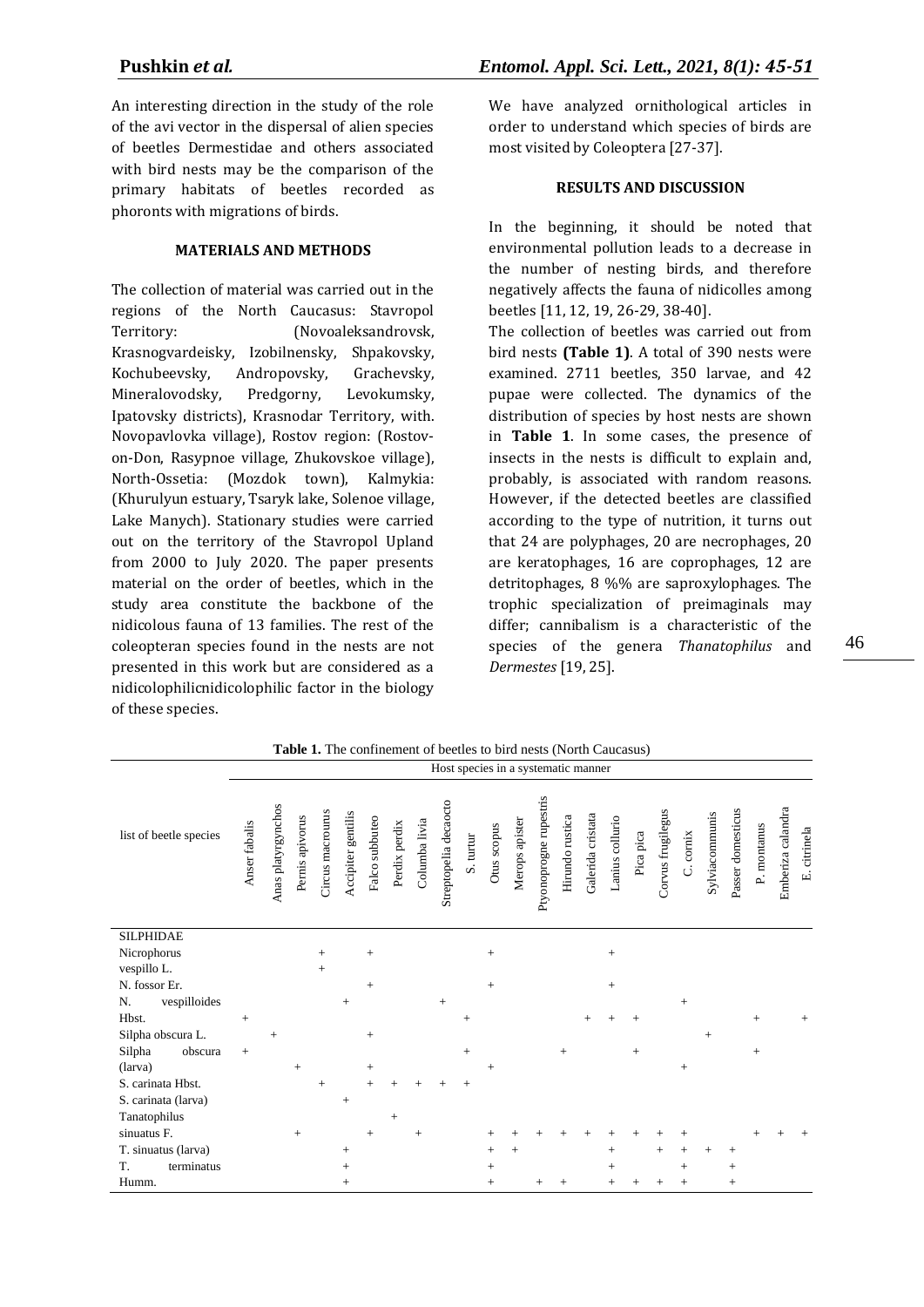| <b>DERMESTIDAE</b>          |                              |                  |        | $^{+}$ |        | $^{+}$                            |        | $^{+}$ |                  |     | $\! +$           |                                   | $^{+}$    |                  | $+$  | $\boldsymbol{+}$    |        |           |                 |                  |                  | $\boldsymbol{+}$ |        |
|-----------------------------|------------------------------|------------------|--------|--------|--------|-----------------------------------|--------|--------|------------------|-----|------------------|-----------------------------------|-----------|------------------|------|---------------------|--------|-----------|-----------------|------------------|------------------|------------------|--------|
| Dermestes<br>frischi        |                              |                  |        |        |        |                                   |        |        |                  |     |                  |                                   |           |                  |      |                     |        |           |                 |                  |                  |                  |        |
| (larva)                     |                              |                  |        |        |        |                                   |        |        |                  |     |                  |                                   |           |                  |      |                     |        |           |                 |                  |                  |                  |        |
| D. bicolor (larva)          |                              |                  |        |        |        |                                   |        |        |                  |     |                  |                                   |           |                  |      |                     |        |           |                 |                  |                  |                  |        |
|                             |                              |                  |        |        |        |                                   |        |        |                  |     |                  |                                   |           |                  |      |                     |        |           |                 |                  |                  |                  |        |
| D. bicolor (pup.)           |                              |                  |        |        |        |                                   |        |        |                  |     |                  |                                   |           |                  |      |                     |        |           |                 |                  |                  |                  |        |
| D. bicolor F.               |                              |                  |        |        |        |                                   |        |        |                  |     |                  |                                   |           |                  |      |                     |        |           |                 |                  |                  |                  |        |
| D. coronatus Stev.          |                              |                  |        |        |        |                                   |        |        |                  |     |                  |                                   |           |                  |      |                     |        |           |                 |                  |                  |                  |        |
| D. lardarius L.             |                              |                  |        |        |        |                                   |        |        |                  |     |                  |                                   |           |                  |      |                     |        |           |                 |                  |                  |                  |        |
| D. murinus L.               |                              |                  |        |        |        |                                   |        |        |                  |     |                  |                                   |           |                  |      |                     |        |           |                 |                  |                  |                  |        |
| Attagenus                   |                              |                  |        |        |        |                                   |        |        |                  |     |                  |                                   |           |                  |      |                     |        |           |                 |                  |                  |                  |        |
| schaefferi Hbst.            |                              |                  |        |        |        |                                   |        |        |                  |     |                  |                                   |           |                  |      |                     |        |           |                 |                  |                  |                  |        |
| A.sylvaticus                |                              |                  |        |        |        |                                   |        |        |                  |     |                  |                                   |           |                  |      |                     |        |           |                 |                  |                  |                  |        |
| Anthrenus                   |                              |                  |        |        |        |                                   |        |        |                  |     |                  |                                   |           |                  |      |                     |        |           |                 |                  |                  |                  |        |
| scrophulariae L.            |                              |                  |        |        |        |                                   |        |        |                  |     |                  |                                   |           |                  |      |                     |        |           |                 |                  |                  |                  |        |
| Orphilus niger Er.          |                              |                  |        |        |        |                                   |        |        |                  |     |                  |                                   |           |                  |      |                     |        |           |                 |                  |                  |                  |        |
| TROGIDAE                    |                              |                  |        |        |        |                                   |        |        |                  |     |                  |                                   |           |                  |      |                     |        |           |                 |                  |                  |                  |        |
| Trox scaber L.              |                              |                  |        |        |        |                                   |        |        |                  |     |                  |                                   |           |                  |      |                     |        |           |                 |                  |                  |                  |        |
| T. hispidus niger           |                              |                  |        |        |        |                                   |        |        |                  |     |                  |                                   |           |                  |      |                     |        |           |                 |                  | $\boldsymbol{+}$ |                  |        |
| Rossi                       |                              |                  |        |        |        |                                   |        |        |                  |     |                  |                                   |           |                  |      |                     |        |           |                 |                  |                  |                  |        |
| T. eversmanni Kryn          |                              |                  |        |        |        |                                   |        |        |                  |     |                  |                                   |           |                  |      |                     |        |           |                 |                  |                  |                  |        |
| T.<br>eversmanni            |                              |                  |        |        |        |                                   |        |        | $\boldsymbol{+}$ |     |                  |                                   |           |                  |      |                     |        |           |                 |                  |                  |                  |        |
| (larva)                     |                              |                  |        |        |        |                                   |        |        |                  |     |                  |                                   |           |                  |      |                     |        |           |                 |                  |                  |                  |        |
| <b>SCARABAEIDAE</b>         |                              |                  |        |        |        |                                   |        |        |                  |     |                  |                                   |           |                  |      |                     |        |           |                 |                  |                  |                  |        |
| Aphodius putridus           |                              |                  |        |        |        | $\boldsymbol{+}$                  |        |        |                  |     |                  |                                   |           |                  |      |                     |        |           |                 |                  |                  |                  |        |
| Fourcroy                    |                              |                  | $^{+}$ |        |        |                                   |        |        |                  |     |                  |                                   |           |                  |      |                     |        |           |                 |                  |                  |                  |        |
| Onthophagus                 |                              |                  |        |        |        | $\boldsymbol{+}$                  |        |        |                  | $+$ |                  |                                   | $\ddot{}$ | $^{+}$           |      |                     |        | $^{+}$    |                 |                  |                  |                  |        |
| vitulus F.                  |                              |                  |        |        |        |                                   |        | $^{+}$ |                  |     |                  |                                   |           |                  |      |                     |        | $\ddot{}$ |                 |                  |                  |                  |        |
| Ο.<br>leucostigma           |                              |                  |        |        |        |                                   |        |        |                  |     |                  |                                   |           |                  |      |                     |        |           |                 |                  |                  |                  | $^{+}$ |
| Stev.                       |                              |                  |        |        |        |                                   |        |        |                  |     | $\boldsymbol{+}$ |                                   |           | $+$              |      |                     |        |           |                 |                  |                  |                  |        |
| <b>CATOPIDAE</b>            |                              |                  |        |        |        |                                   |        |        |                  |     |                  |                                   |           |                  |      | $\ddot{}$           |        | $\ddot{}$ | $+$             |                  |                  |                  |        |
| Catops picipes F.           |                              |                  |        |        | $^{+}$ |                                   |        |        |                  |     |                  |                                   |           |                  |      |                     |        |           |                 |                  |                  |                  |        |
| C. fuscus Panz.             |                              |                  |        |        |        | $^{+}$                            |        |        | $\! +$           |     | $\ddot{}$        |                                   |           |                  |      |                     |        |           | $\! + \!\!\!\!$ |                  |                  |                  |        |
| Catops sp. (larva)          |                              | $^{+}$           |        |        |        |                                   |        |        |                  |     |                  |                                   |           |                  |      |                     |        |           |                 |                  |                  |                  |        |
| C. coniciollis Rtt.         |                              |                  |        | $^{+}$ | $^{+}$ |                                   |        |        |                  |     |                  |                                   |           |                  |      |                     |        |           |                 |                  |                  |                  |        |
| C. nigrita Er.              | $^{+}$                       |                  |        |        |        | $\ddot{}$                         |        |        | $^{+}$           |     |                  | $+$                               |           |                  |      | $^+$                |        |           |                 |                  | $^{+}$           |                  |        |
| <b>PTINIDAE</b>             |                              |                  |        |        |        |                                   |        |        | $\ddot{}$        |     |                  |                                   |           |                  |      |                     |        |           | $\! + \!\!\!\!$ |                  |                  |                  |        |
| Ptinus fur L.               |                              |                  |        |        |        |                                   |        |        |                  |     |                  |                                   |           |                  |      | $\, +$<br>$\ddot{}$ | $^+$   |           |                 |                  |                  |                  |        |
| Niptus holoieucus           | $\! + \!\!\!\!$<br>$\ddot{}$ |                  |        |        |        | $\hspace{1.0cm} + \hspace{1.0cm}$ |        |        |                  |     |                  |                                   |           |                  |      |                     |        | $^+$      |                 |                  |                  |                  |        |
| Fald.                       |                              |                  |        |        |        |                                   |        |        |                  |     |                  |                                   |           |                  |      |                     |        |           |                 |                  |                  |                  |        |
| <b>BYRRHIDAE</b>            | $^{+}$                       |                  |        |        |        |                                   |        |        |                  |     |                  |                                   |           |                  |      |                     |        |           |                 |                  |                  |                  |        |
| Byrrhus pilula L.           |                              |                  |        |        |        |                                   |        |        |                  |     |                  | $\hspace{1.0cm} + \hspace{1.0cm}$ |           |                  |      |                     |        |           |                 |                  |                  |                  | $^{+}$ |
| <b>HYDROPHILIDAE</b>        |                              |                  |        |        |        |                                   |        |        |                  |     |                  |                                   |           |                  |      |                     |        |           | $^{+}$          |                  |                  |                  |        |
| Sphaeridium                 |                              |                  |        |        |        |                                   |        |        |                  |     |                  |                                   |           |                  |      |                     |        |           |                 |                  |                  |                  |        |
| scarabaeoides L.            |                              |                  |        |        |        |                                   |        |        |                  |     |                  |                                   |           | $\boldsymbol{+}$ |      |                     |        | $^{+}$    |                 |                  |                  |                  |        |
| <b>HISTERIDAE</b>           |                              |                  |        |        | $\! +$ |                                   |        |        |                  |     |                  | $\hspace{1.0cm} + \hspace{1.0cm}$ |           |                  |      |                     | $^{+}$ |           |                 |                  |                  |                  |        |
| helluo<br>Hister            |                              |                  |        |        |        |                                   |        |        |                  |     |                  |                                   |           | $^{+}$           |      | $\boldsymbol{+}$    |        |           |                 |                  |                  |                  |        |
| Truqui,                     |                              |                  |        |        |        |                                   |        |        |                  |     |                  |                                   |           |                  |      |                     |        |           |                 |                  |                  |                  |        |
| Paralister                  |                              | $\boldsymbol{+}$ |        |        |        |                                   |        |        |                  |     |                  |                                   |           | $\! + \!\!\!\!$  |      |                     |        |           |                 |                  |                  |                  |        |
| carbonarius Ill.,           |                              |                  |        |        |        |                                   |        |        |                  |     | $^{+}$           |                                   |           |                  |      |                     |        |           |                 |                  |                  |                  |        |
| Margarinotus                |                              |                  |        |        |        |                                   |        |        |                  |     |                  |                                   |           |                  |      |                     |        |           |                 |                  |                  |                  | $+$    |
| bipustulatus                |                              |                  | $^{+}$ |        |        | $^{+}$                            |        |        |                  | $+$ |                  |                                   |           |                  |      |                     |        |           |                 |                  |                  |                  |        |
| Schrnk.                     | $^{+}$                       |                  |        |        |        |                                   |        |        |                  |     |                  |                                   | $^{+}$    |                  |      |                     |        |           |                 | $\boldsymbol{+}$ |                  |                  | $^{+}$ |
| <b>CRYPTOPHAGID</b>         |                              |                  |        |        |        |                                   | $\! +$ |        |                  |     |                  |                                   |           |                  |      |                     |        |           |                 |                  |                  |                  |        |
| $\mathbf{A}\mathbf{E}$      |                              |                  |        |        |        |                                   |        |        | $\! + \!\!\!\!$  |     |                  |                                   |           |                  |      |                     |        |           |                 |                  |                  |                  |        |
| Cryptophagus                |                              |                  |        |        |        |                                   |        |        |                  |     |                  |                                   |           |                  | $^+$ |                     |        |           |                 |                  |                  |                  |        |
| acutangulus Gyll.           |                              |                  |        |        |        |                                   |        |        |                  |     |                  |                                   |           |                  |      |                     |        |           |                 |                  |                  | $^{+}$           |        |
| <b>NITIDULIDAE</b>          |                              |                  |        |        |        |                                   |        |        |                  |     |                  |                                   |           |                  |      |                     |        |           |                 |                  |                  |                  |        |
| Necrobia violacea           |                              |                  |        |        |        |                                   |        |        |                  |     |                  |                                   |           |                  |      |                     |        |           |                 |                  |                  |                  |        |
| L.,                         |                              |                  |        |        |        |                                   |        |        |                  |     |                  |                                   |           |                  |      |                     |        |           |                 |                  |                  |                  |        |
| Nitidula bipunctata         |                              |                  |        |        |        |                                   |        |        |                  |     |                  |                                   |           |                  |      |                     |        |           |                 |                  |                  |                  |        |
| L.,<br><b>TENEBRIONIDAE</b> |                              |                  |        |        |        |                                   |        |        |                  |     |                  |                                   |           |                  |      |                     |        |           |                 |                  |                  |                  |        |
| Tribolium confusum          |                              |                  |        |        |        |                                   |        |        |                  |     |                  |                                   |           |                  |      |                     |        |           |                 |                  |                  |                  |        |
| Duv.,                       |                              |                  |        |        |        |                                   |        |        |                  |     |                  |                                   |           |                  |      |                     |        |           |                 |                  |                  |                  |        |
| Tenebrio molitor L.         |                              |                  |        |        |        |                                   |        |        |                  |     |                  |                                   |           |                  |      |                     |        |           |                 |                  |                  |                  |        |
|                             |                              |                  |        |        |        |                                   |        |        |                  |     |                  |                                   |           |                  |      |                     |        |           |                 |                  |                  |                  |        |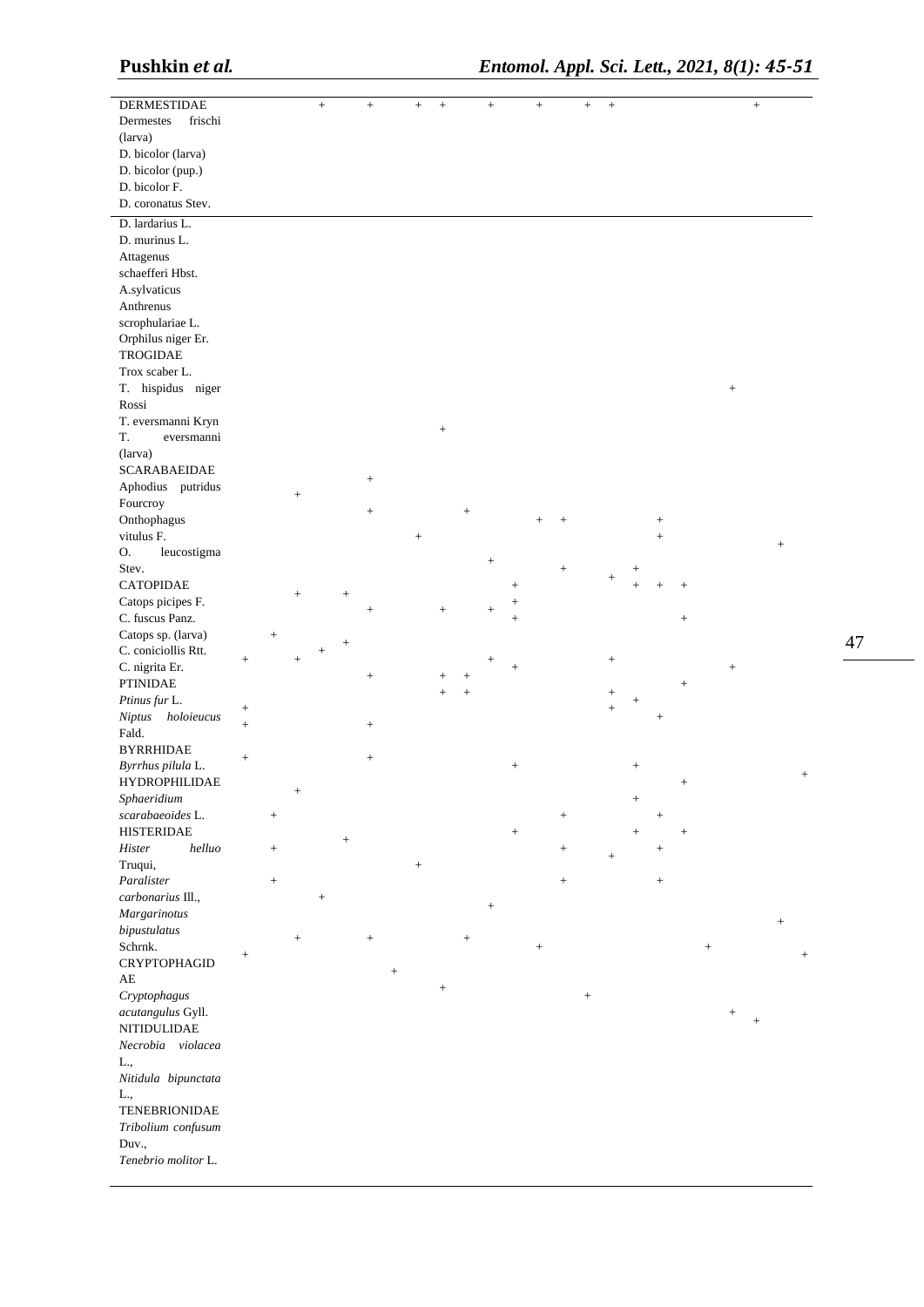The phenology of the found species of beetles - 48% are species with a spring-summer cycle of reproduction, 44% - a summer cycle, 8% - have a multi-seasonal type of reproduction. Beetles start breeding earlier in the semi-desert and steppe zones of the study area.

The daily activity of most species falls under the description of morning-evening activity (8-10; 18-21 hours), *D. bicolor* is characterized by twilight activity (6-8; 19-22 hours) [9, 41].

Encounters of adults, larvae, and pupae in nests in all seasons of the year are proof of their good adaptation to the nidicolous way of life (feeding, reproduction) in the specific conditions of the microbiocenosis of the host nest.

Species of the genera *Anthrenus, Attagerus, Trox*developed during their evolution in the nests special morphological and behavioral features, a special case is *D. bicolor*, which never leaves the nest.

We found 298 *D. bicolor* larvae of different ages in the *Otus scops* nest. Nidicolas often serve as food for their hosts. We have established the feeding of *S. obscura, S. carinata. Th. sinuatus. D. frischi* bird species: *Corvus frugilegus, Pica pica, Corvus corax, Garrulus glandarius*. The species confinement of beetles to different hosts and their nests is shown in **Table 1**.

Nidicolas play the role of bluebirds in the nest, but according to our observations, with a large number and density of settlement in the nest, they can attack 1-2-day-old chicks (especially weak and inactive ones). The adults and larvae plunge into the ear and eye openings and kill the chicks under the wings. Corpses of chicks, spoiled eggs attract obligate necrophages (*Nicrophorus)* to the nest. The species of the genus feed in the nest, but do not lay eggs (this can be observed in the nests of large birds of prey, which we have not been examined). Detritivores and saproxylophages develop on the host's food debris, coprophages - excrement, and bird pellets. Keratophages - feathers, down, feather caps.

In the imaginal phase, the species of the genera Attagenus and Anthrenus require additional nutrition on the flowers of angiosperms. Inspection of nests of various birds showed that the species composition and the number of beetles depend primarily on the design of the nest and the nature of the food contained in it. Dermestidae and Trogidae prefer closed nests since their larvae are better protected in them from adverse external conditions. Such nests do not overheat in the sun, daily temperature fluctuations are less pronounced in them, the humidity is constant, the conditions of winter diapause are better. Silphidae and Catopidae were dominant in open nests, near the shores of water bodies and rivers. Scarabaeidae - Found in all types of nests. The material from which the nest is built is of no less importance. Dermestidae never colonizes nests built from plant debris (except for nests of birds of prey). Family species: Ptinidae, Byrrhidae, Hydrophilidae represent the saproxyl block of the nest population. For them, the presence of plant protein is important, but species of the Tenebrionidae family can feed on animal protein.

The life of all nidicolles is associated with the life of the host, however, in *Dermestes* species this relationship is more pronounced than in keratophages (*Attagenus, Anthrenus, Trox*) and other groups; this is explained by the fact that *Dermestes* species feed mainly on foods brought to chicks, the intake of which ends after leaving nests.

Thus, the developmental cycle of Dermestidae is associated with the developmental cycle of the nest host. This is the reason for the monovoltness of Dermestidae - nidicolles, their larvae develop successfully during the feeding of the chicks, and the young beetles appearing in the middle of summer begin to reproduce only in the spring of next year. The dependence of keratophages and other trophic groups is not so great. Wool and feathers - the food of keratophages - persist for an extremely long time (especially in the steppe and semi-desert). Usually, keratophages appear in nests immediately after their construction and reproduce in them throughout the warm part of the year. Keratin feeding leads to the fact that larval development can last 2 years. Separately, it should be said about the species of the family Nitidulidae, which feed on food brought to the nest and show the nest in search of additional food.

At first glance, it seems strange that in such limited microbiotopes as nests, larvae of different nidicol species can develop simultaneously on the same food. It would be natural to expect that intense competition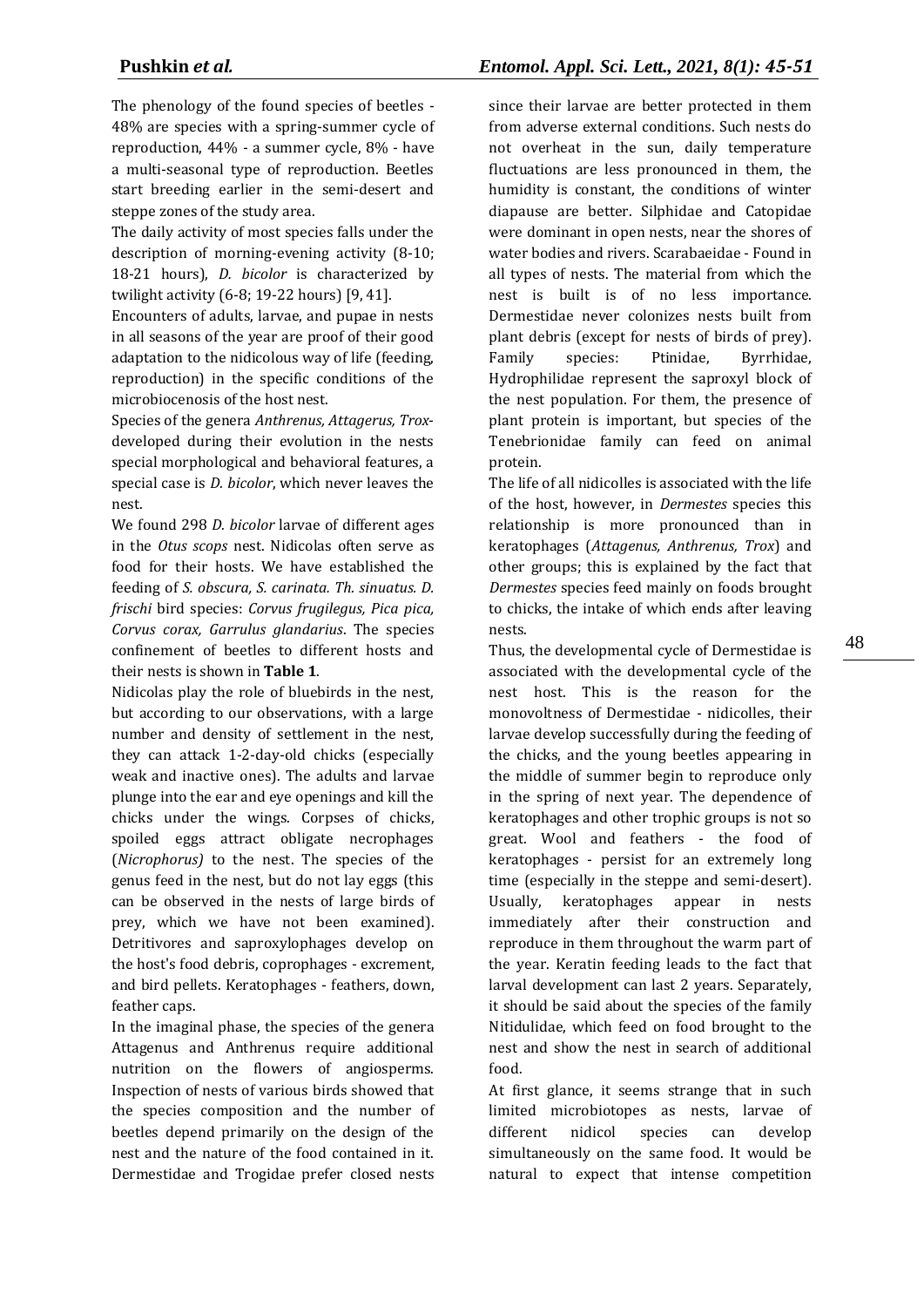should arise between these groups, which would lead to the displacement of one of the groups of beetles. With a careful analysis of the nests, we managed to resolve this contradiction using the example of the families Dermestidae and Trogidae. It turned out that despite the relatively small size of the nests, the adults and larvae of *Dermestes, Anthrenus, Attagenus,* and *Trox* are territorially separated in them. The larvae of the latter genus live in the lower packed layers, where they move due to the fusiform shape of the body; in the same place, larvae and adults of *Anthrenus* are more often observed only on the surface of the substrate of the nest, in its upper loose layer. Dermestids live in the nest along the outer boundaries, that is, directly in the litter, on the outer walls of the nest. *Trox* is found around the entire perimeter of the nest. Species of other families may leave the nest for some time, but they will definitely return to it.

According to our observations, Catopidae develops in rotten and spoiled eggs; species (*Catops picipes, C. nigrita*) lay eggs inside the egg, the larvae feed on its contents and do not leave the shell until pupation.

The synanthropic species *D. lardarius*, develops within the cities and villages of the region, in the nests of synanthropic birds, and in the attics of houses with a sufficient sum of positive temperatures (not lower than  $+11$  °C), egglaying was observed even in December. Mrochkovsky, 1955, indicated the great harm caused by synanthropic kozheedy in pigeons and chicken coops in Poland [17]. It can often be found in the attics of houses, where it can develop year-round.

We expect that our material will be replenished with Latridiidae species discovered by the authors of the article [37, 41, 42].

# **CONCLUSION**

The transition to habitat in nesting microbiotopes, in our opinion, meant the development of new econiches, the emergence of new interspecific relationships - the process was accompanied by intense speciation, which led to the emergence of new ecobiomorphs: nidicolles not found in other habitats, highly specialized to nest conditions and the nature of food. Nesting microbiocenoses as elementary

systems of the supraorganism level are of great interest for understanding biocenological structures in their simplest form.

In the next article, we will reveal the mechanisms of dividing the ecological niche of nidicolous animals. And also we will consider the paths of evolution of the nidicolous fauna [33-36].

**ACKNOWLEDGMENTS:** The authors are grateful to ornithologists for their help in collecting material from bird nests: Sabelnikova-Begashvili N.V., Ashibokov U.Kh., Chursina N.V., as well as professor Ilyukh M.P. for help in identifying the species of birds.

# **CONFLICT OF INTEREST:** None

**FINANCIAL SUPPORT:** Funding was provided by the authors.

**ETHICS STATEMENT:** The article contains the original data obtained by the authors in the course of carrying out field collections and office processing of the material.

### **REFERENCES**

- 1. Vlasov YaP. Nora as a kind of biotope in the vicinity of Ashgabat. Probl. Parasite. Fauna of Turkmenistan. L.-M. 1937:183-9.
- 2. Vlasov Ya. P, Shestoperov EL. Beetles from holes in the vicinity of Ashgabat. Tr. Board studied. Produces. Force, ser. Turkmen. 1937;9:269-75.
- 3. Kirschenblat YaD. On the origin of some species of nidicolles (nest dwellers), DAN SSSR. 1935;2(3-4):332-7.
- 4. Negrobov VN. Materials on the parasitization of biohelminth larvae in coprophagous beetles (Coprinae, Coleoptera) in the south-east of the central chernozem belt. Materials of scientific. Conf. All-Union. Common Helminthologist. 1963;2:22-3.
- 5. Polozhentsev PA, Negrobov VP. To the study of insect hosts of biohelminths in the Voronezh region. Works on the helminthologist. On the 80th anniversary of Acad. K.I.Skryabin, Moscow. 1958:274-88.
- 6. Tsedenova LU. Necrophilous beetles as intermediate and additional hosts of vertebrate helminths. Collection of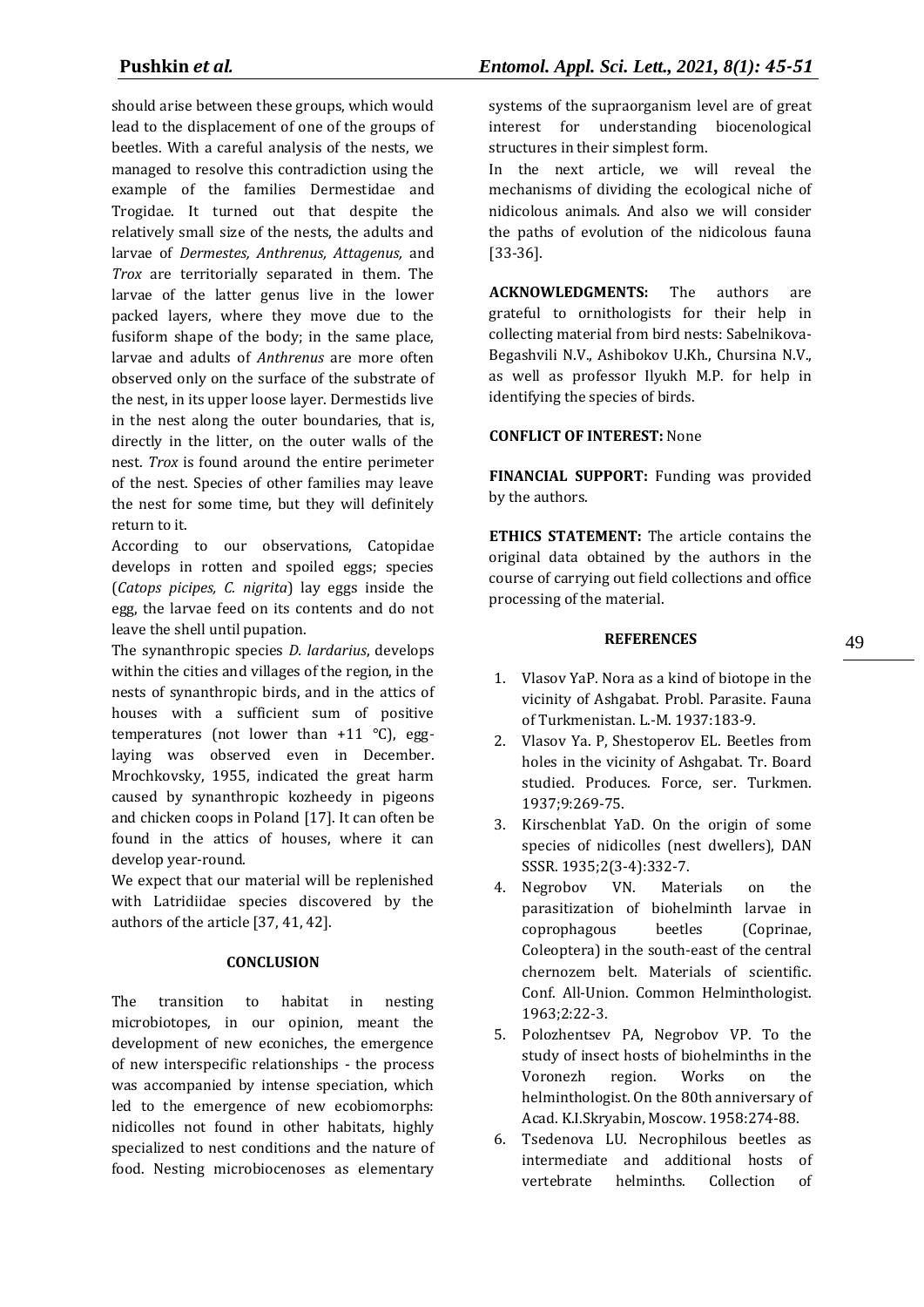scientific. works: Animal world of Kalmykia, its protection and rational use. Elista. 1982:44-50.

- 7. Joy NH. Coleoptera occurring in the nests of mammals and birds. Entomol Mon Mag. 1906;17(42):198-202.
- 8. Pushkin SV, Belous VN, Alikhadzhiev MK, Erzhapova RS, Bagrikova NA. Materials on the Fauna of Micetobiont and Mycetophilic Beetles (Coleoptera) Ciscaucasus. Entomol Appl Sci Lett. 2019;6(4):1-6.
- 9. Pushkin SV, Kharchenko LN. Contemporary Arahnofauuna of Stavropol Urban Agglomeration. Entomol Appl Sci Lett. 2017;4(4):23-6.
- 10. Sazhnev AS, Matyukhin AV. Cases of unintentional phoresy of beetles (Insecta: Coleoptera) on birds. Ecosystem Transform. 2019;2(2):29-33. doi:10.23859/estr-190311.
- 11. Pushkin SV, Kharchenko LN. A Variant of the methodology for assessing the state of zoological complexes. Entomol Appl Sci Lett. 2017;4(1):23-5.
- 12. Pushkin S, Tsymbal B, Artemev S, Fesenko G, Fesenko T. Eco-Faunistic Review of the Silphidae Family (Coleoptera: Silphidae) of the Greater Caucasus. Entomol Appl Sci Lett. 2020;7(1):61-6.
- 13. Pushkin SV. Insecta: Coleoptera Inventory of the Precaucasian and Adjacent Territories. Moscow. Direct-Media; 2019. 229 p. doi[:10.23681/575393](http://dx.doi.org/10.23681/575393)
- 14. Bickhardt H. Käfer in Maulwurfnestern. Emtomol Blätt. 1916;12:49-53.
- 15. Gensicke F. Zur Kenntnis der Nestfauna einiger Muridenarten in der Umgebung von Greifswald. Wiss. Zeitschr. Ernst-Moritz-Arndt-Univ. Greifswald. 1960;9(2-3):189- 97.
- 16. Loew F. Bewohner der Schwalbennester. Verh. KK zool.-bot. Ges Wien. 1867;12:237- 43.
- 17. Mroczkowski M. Silphidae. Klucze do oznaczania owadow Polski. Warszawa, 1955;19:25-30.
- 18. Norman J. coleoptera from old birds nests. Entomol Month Mag. 1906;17:39-76.
- 19. Strouthal H, Beier M. Beitrag zur Coleopterenfauna der Maulwnurfnestern in der nächsten Umgebung Wien. Zeitschr. f. morph. Okol. d. Tiere. 1928;12:191-239.
- 
- 20. Pushkin S, Tsymbal B, Artemev S, Fesenko G, Fesenko T. Eco-Faunistic Review of the Silphidae Family (Coleoptera: Silphidae) of the Greater Caucasus. Entomol Appl Sci Lett. 2020;7(1):44-8.
- 21. Pushkin SV, Tsymbal BM, Rybalova OV. Use of Population Indicators of Beetle (Coleoptera, Silphidae, Dermestidae) in Bioindicacion of the Environmental Status. Entomol Appl Sci Lett. 2019;6(4):13-7.
- 22. Pushkin SV, Tsymbal BM. Ecologic and Zoogeographic Characteristics of the Genus Orphilus Er.(Coleoptera: Dermestidae) in Palearctic Zone. Entomol Appl Sci Lett. 2019;6(3):27-32.
- 23. Viktorovich PS. Revision of the material of collections of the carpet beetle (Dermestidae). Part 1. Faunistic Review. Entomol Appl Sci Lett. 2019;6(1):8-21.
- 24. Pushkin SV. Discoveries of carpet beetles (Coleoptera: Dermestidae) of the South of Russia. Entomol Appl Sci Lett. 2017;4(2):29-31.
	- doi:10.24896/easl2017427
- 25. Pushkin SV. Environmental group necrophilous and necrobionts beetles (Insecta; Coleoptera) of the south of the Russia. Entomol Appl Sci Lett. 2015;2(4):1- 9.
- 26. Vojtov VA, Tsymbal BM. Study of Tribological Characteristics of Compatible Materials in Tribosystems of Extruders for Manufacturing Solid Fuel from Biomass. J Friction Wear. 2018;39(6):500-4.
- 27. Samplonius JM, Kappers EF, Brands S, Both C. Phenological mismatch and ontogenetic diet shifts interactively affect offspring condition in a passerine. J Anim Ecol. 2016;85(5):1255-64.
- 28. Hamao S, Higuchi M, Jinbo U, Maeto K, Furuki K. Interaction among birds, mosses and insects in bird nests. Jpn J Ornithol. 2016;65(1):37-42. 10.3838/jjo.65.37.
- 29. Biddle LE, Broughton RE, Goodman AM, Deeming DC. Composition of bird nests is a species-specific characteristic. Avian Biol Res. 2018;11(2):132-53.
- 30. Hanmer HJ, Thomas RL, Beswick GJ, Collins BP, Fellowes MD. Use of anthropogenic material affects bird nest arthropod community structure: influence of urbanisation, and consequences for

50